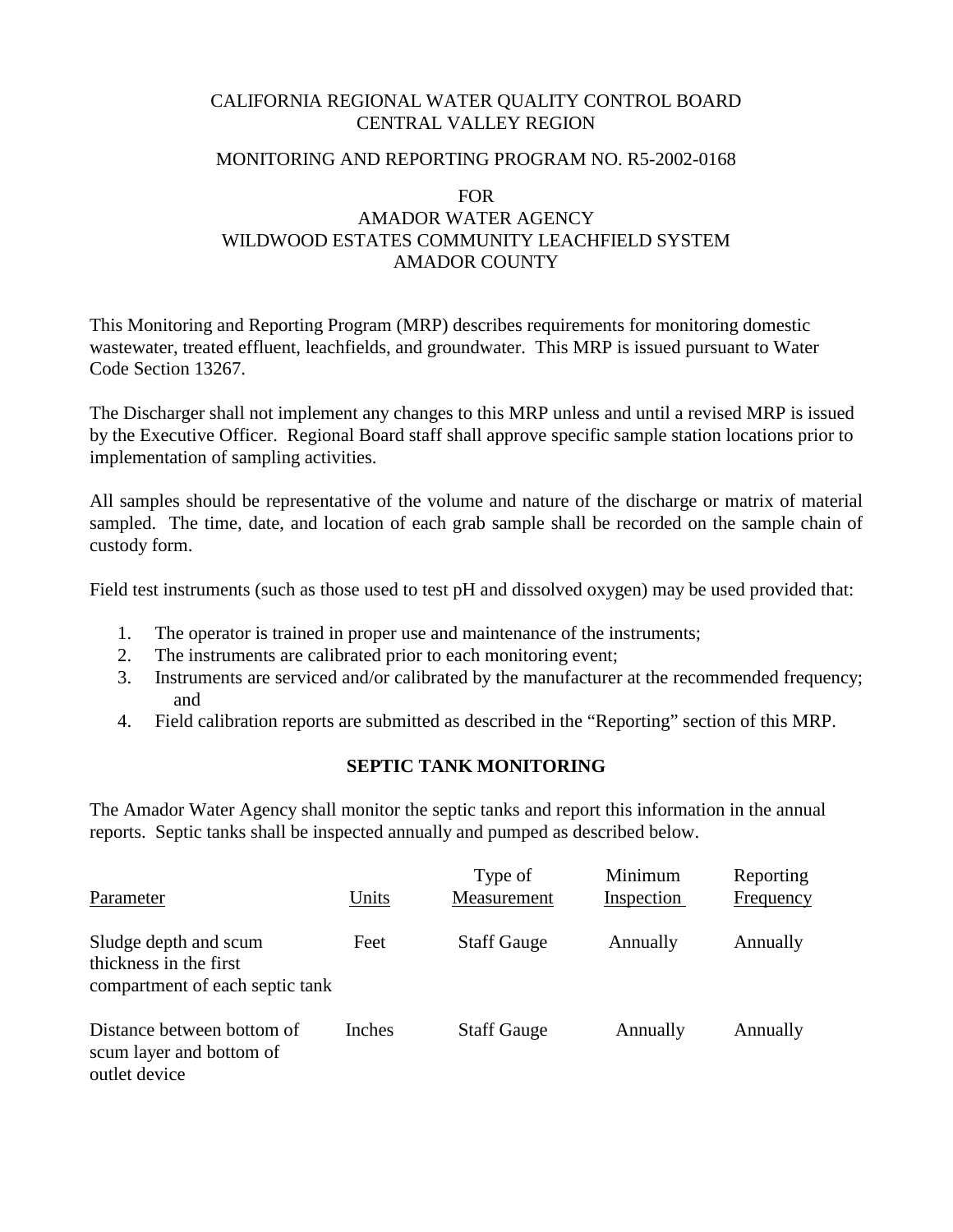| Parameter                                                              | Units  | Type of<br>Measurement | Minimum<br>Inspection | Reporting<br>Frequency |
|------------------------------------------------------------------------|--------|------------------------|-----------------------|------------------------|
| Distance between top of<br>sludge layer and bottom of<br>outlet device | Inches | <b>Staff Gauge</b>     | Annually              | Annually               |

The Discharger shall retain records of each inspection, by street address, noting the date, measured readings and calculations, and calculated projection of whether the limits of Discharge Specification B.8 will be exceeded before the next reading. The Discharger will also record when cleaning is required, the date of notice to the homeowner, the condition of the tank, and the date that cleaning or repair occurred and by whom. Copies of the Liquid Waste Hauler manifests shall be retained for review as with any other record concerning documentation of compliance with the Order.

### **EFFLUENT MONITORING**

The Amador Water Agency shall conduct effluent monitoring of the wastewater entering the leachfield. Wastewater samples shall be collected from the leachfield dosage siphon. Effluent monitoring shall include, at a minimum, the following:

| Constituents                   | Units | Sampling<br>Type of Sample<br>Frequency |           | Reporting<br>Frequency |  |
|--------------------------------|-------|-----------------------------------------|-----------|------------------------|--|
| Flow <sup>1</sup>              | gpd   | Dose Counter                            | Monthly   | Monthly                |  |
| <b>Total Dissolved Solids</b>  | mg/1  | Grab                                    | Quarterly | Quarterly              |  |
| Nitrates as Nitrogen           | mg/l  | Grab                                    | Quarterly | Quarterly              |  |
| Total Kjeldahl Nitrogen        | mg/1  | Grab                                    | Quarterly | Quarterly              |  |
| Standard Minerals <sup>2</sup> | mg/1  | Grab                                    | Annually  | Annually               |  |

 $1$  Flow monitoring to begin effective 1 October 2002. Dose counter readings shall be converted to a monthly average flow,

in gpd. 2 Standard Minerals shall include, at a minimum, the following elements and compounds: Barium, Boron, Calcium, Iron, Magnesium, Manganese, Sodium, Potassium, Chloride, Sulfate, Total Alkalinity (including alkalinity series), and Hardness.

### **LEACHFIELD MONITORING**

The Amador Water Agency shall conduct a visual inspection of the leachfields on a monthly basis. Results shall be recorded and submitted with the monthly monitoring report. Evidence of surfacing wastewater, erosion, field saturation, runoff, or the presence of nuisance conditions shall be noted in the report. If surfacing water is found, then a sample shall be collected and tested for total coliform organisms and total dissolved solids. In addition to the visual inspections, monitoring of the leachfields shall include the following:

|                  |              |                | Sampling  | Reporting |
|------------------|--------------|----------------|-----------|-----------|
| Constituent      | Units        | Type of Sample | Frequency | Frequency |
| Application Rate | gal/acre•day | Calculated     | Monthly   | Monthly   |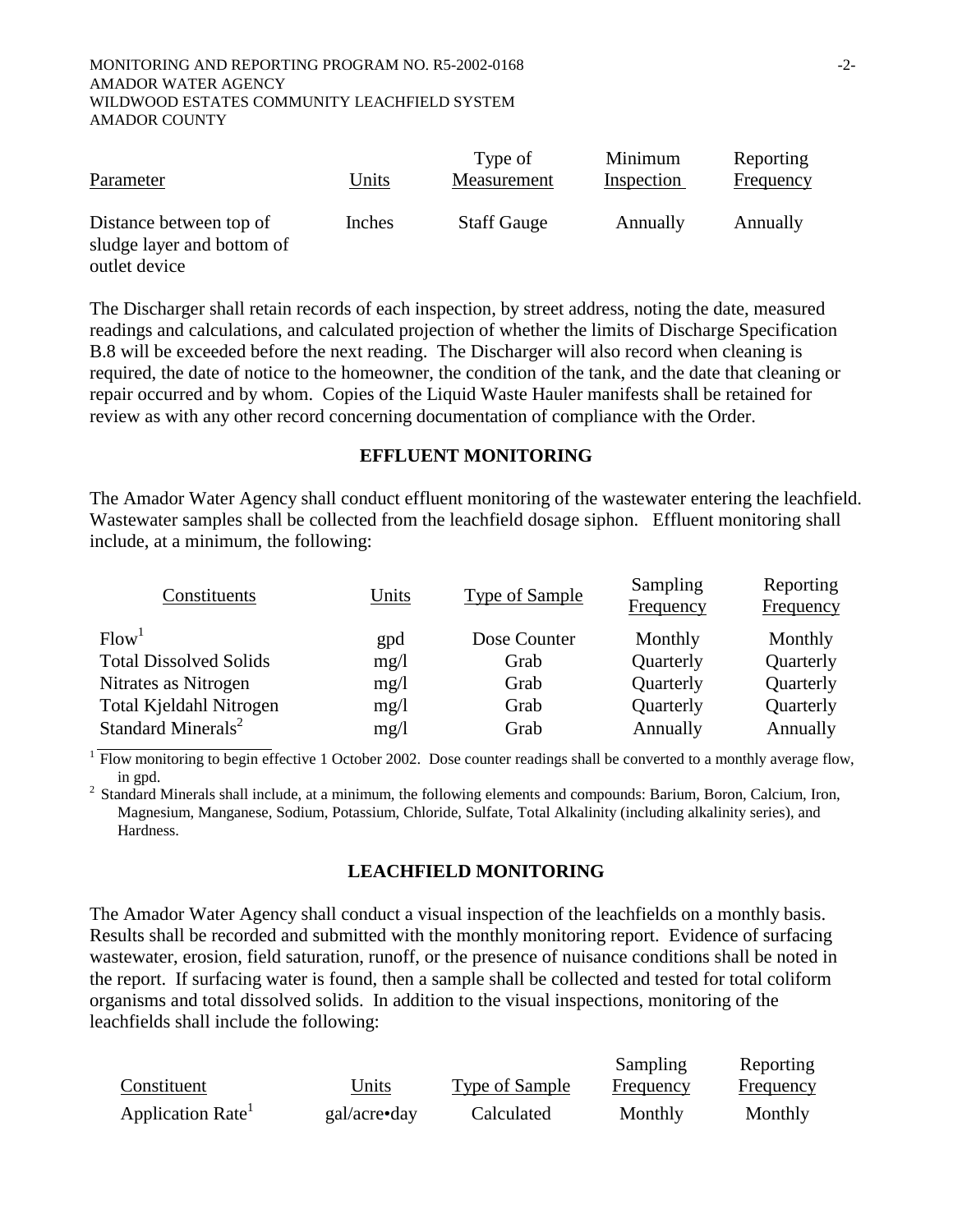#### MONITORING AND REPORTING PROGRAM NO. R5-2002-0168  $-3$ -AMADOR WATER AGENCY WILDWOOD ESTATES COMMUNITY LEACHFIELD SYSTEM AMADOR COUNTY

| Constituent             | Units  | Type of Sample | Sampling<br>Frequency | Reporting<br>Frequency   |
|-------------------------|--------|----------------|-----------------------|--------------------------|
| Leachline Riser         |        |                |                       |                          |
| Inspection <sup>2</sup> | Inches | Measurement    | Semi-annual $3$       | Semi-annual <sup>4</sup> |

<sup>1</sup>The application rate for each leachfield

 $2^2$  The Amador Water Agency shall measure the depth of any ponded wastewater in each inspection riser. The Discharger shall provide the depth of each disposal trench and the corresponding depth of soil remaining between the ponded

wastewater and the surface.<br><sup>3</sup> Semi-annual monitoring shall be conducted during the months of March and October.

<sup>4</sup> Semi-annual reporting shall be included with the monthly report for which the data was collected.

### **GROUNDWATER MONITORING**

Beginning with the third quarter 2003, the Amador Water Agency shall conduct the following groundwater monitoring program. Prior to construction of any groundwater monitoring wells, the Discharger shall submit plans and specifications to the Board for review and approval. Once installed, all new wells shall be added to the MRP, and shall be sampled and analyzed according to the schedule below.

Prior to sampling, groundwater elevations shall be measured and the wells shall be purged at least three well volumes until pH and electrical conductivity have stabilized. Depth to groundwater shall be measured to the nearest 0.01 feet. Water table elevations shall be calculated. Samples shall be collected using approved EPA methods. Groundwater monitoring shall include, at a minimum, the following:

| Constituent                           | Units        | Type of<br>Sample | Sampling and Reporting<br>Frequency |
|---------------------------------------|--------------|-------------------|-------------------------------------|
| Groundwater Elevation <sup>1</sup>    |              |                   |                                     |
|                                       | $0.01$ Feet  | Measurement       | Quarterly                           |
| Depth to Groundwater                  | $0.01$ Feet  | Calculated        | Quarterly                           |
| <b>PH</b>                             | S.U.         | Grab              | Quarterly                           |
| <b>Total Dissolved Solids</b>         | mg/1         | Grab              | Quarterly                           |
| Nitrates as Nitrogen                  | mg/1         | Grab              | Quarterly                           |
| Total Kjeldahl nitrogen               | mg/1         | Grab              | Quarterly                           |
| Total Coliform Organisms <sup>2</sup> | $MPN/100$ ml | Grab              | Quarterly                           |
|                                       |              |                   |                                     |

 $1$  Groundwater elevation shall be based on depth-to-water using a surveyed measuring point elevation on the well and a surveyed reference elevation.

 $2$  Using a minimum of 15 tubes or three dilutions

<sup>3</sup> Groundwater monitoring begins with the third quarter 2003.

### **REPORTING**

In reporting monitoring data, the Discharger shall arrange the data in tabular form so that the date, sample type (e.g., effluent, pond, etc.), and reported analytical result for each sample are readily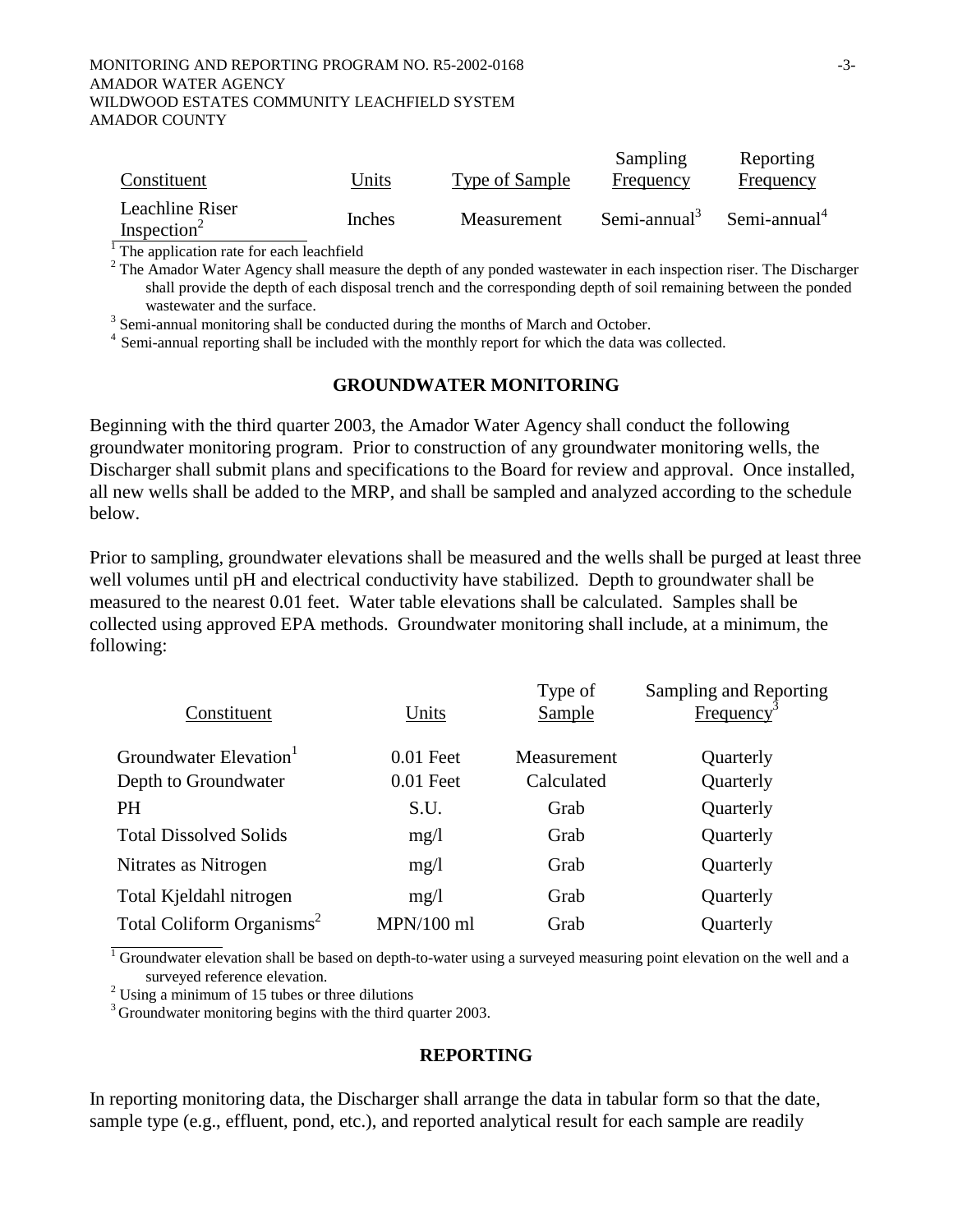discernible. The data shall be summarized in such a manner to clearly illustrate compliance with waste discharge requirements and spatial or temporal trends, as applicable. The results of any monitoring done more frequently than required at the locations specified in the Monitoring and Reporting Program shall be reported in the next scheduled monitoring report.

As required by the California Business and Professions Code Sections 6735, 7835, and 7835.1, all Groundwater Monitoring Reports shall be prepared under the direct supervision of a Registered Engineer or Geologist and signed by the registered professional.

# **A. Monthly Monitoring Reports**

Monthly reports shall be submitted to the Regional Board on the **1st day of the second month following sampling** (i.e. the January Report is due by 1 March). At a minimum, the reports shall include:

- 1. Results of effluent and leachfield monitoring;
- 2. A comparison of monitoring data to the discharge specifications and an explanation of any violation of those requirements. Data shall be presented in tabular format;
- 3. If requested by staff, copies of laboratory analytical report(s); and
- 4. A calibration log verifying calibration of all hand held monitoring instruments and devices used to comply with the prescribed monitoring program.

# **B. Quarterly Report**

The Discharger shall establish a quarterly sampling schedule for effluent monitoring such that samples are obtained approximately every three months. Beginning with the second quarter 2003, the Discharger shall establish a quarterly sampling schedule for groundwater monitoring. Quarterly monitoring reports shall be submitted to the Board by the **1st day of the second month after the quarter** (i.e. the January-March quarterly reports is due by May 1<sup>st</sup>) each year. The Quarterly Report shall include the following:

- 1. Results of effluent and groundwater monitoring. The results of regular monthly monitoring reports for March, June, September and December may be incorporated into their corresponding quarterly monitoring report;
- 2. A narrative description of all preparatory, monitoring, sampling, and analytical testing activities for the groundwater monitoring. The narrative shall be sufficiently detailed to verify compliance with the WDR, this MRP, and the Standard Provisions and Reporting Requirements. The narrative shall be supported by field logs for each well documenting depth to groundwater; parameters measured before, during, and after purging; method of purging; calculation of casing volume; and total volume of water purged;
- 3. Calculation of groundwater elevations and discussion of seasonal trends if any;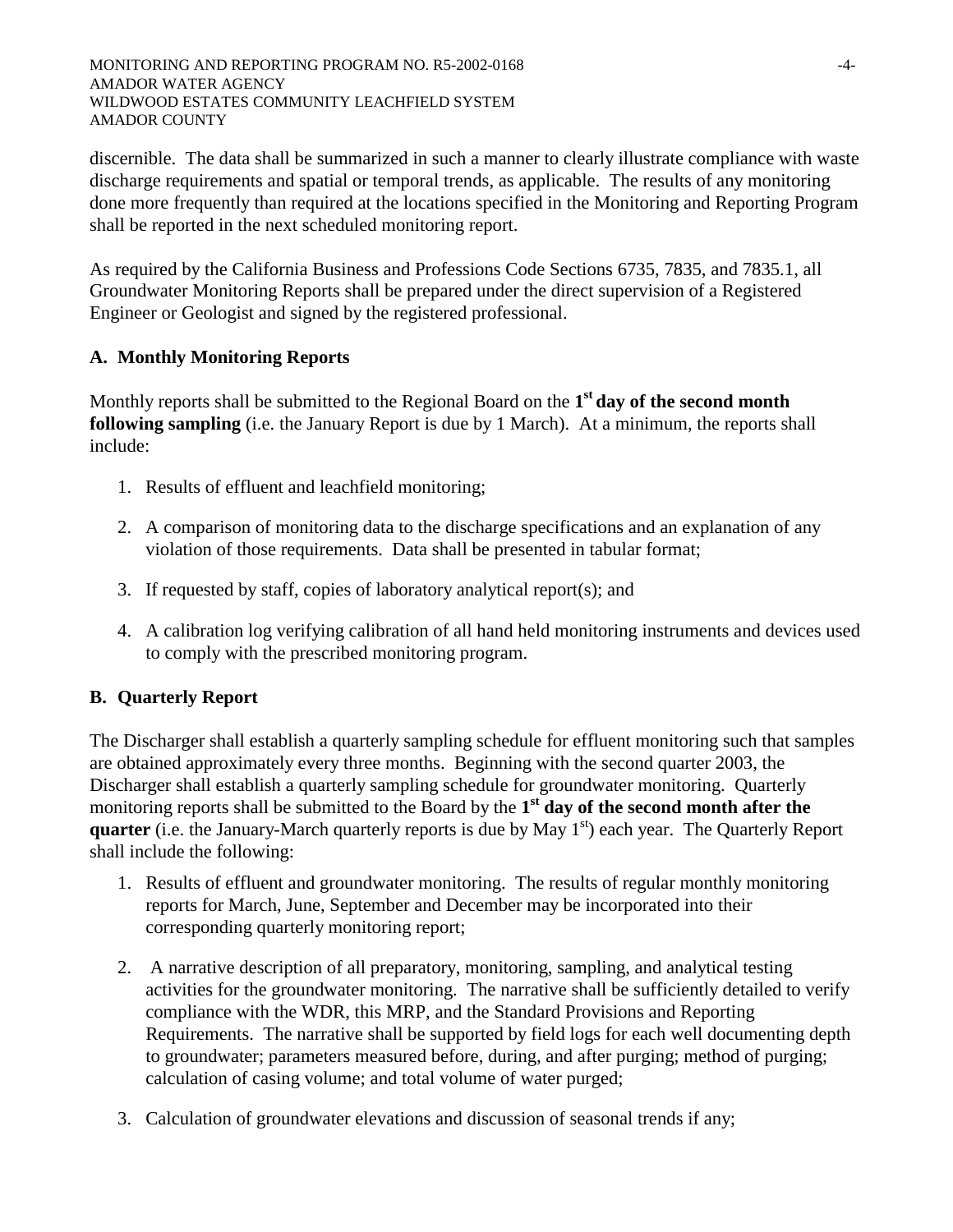- 4. A narrative discussion of the analytical results for all groundwater locations monitored including spatial and temporal tends, with reference to summary data tables, graphs, and appended analytical reports (as applicable);
- 5. A comparison of the monitoring data to the groundwater limitations and an explanation of any violation of those requirements;
- 6. Summary data tables of historical and current water table elevations and analytical results;
- 7. A scaled map showing relevant structures and features of the facility, the locations of monitoring wells and any other sampling stations, and groundwater elevation contours referenced to mean sea level datum; and
- 8. Copies of laboratory analytical report(s) for groundwater monitoring.

## **C. Annual Report**

An Annual Report shall be prepared as the December monthly monitoring report. The Annual Report will include all monitoring data required in the monthly schedule. The Annual Report shall be submitted to the Regional Board by **1 February** each year. In addition to the data normally presented, the Annual Report shall include the following:

- 1. The contents of the regular quarterly monitoring report for the last quarter of the year;
- 2. If requested by staff, tabular and graphical summaries of all data collected during the year;
- 3. Results of the effluent annual monitoring;
- 4. A description of any activity to control vegetation in the leachfield area;
- 5. The results of the inspection, and if necessary, the maintenance activities performed on the stormwater diversion ditch;
- 6. Annual summary of the septic tank inspections for the year, including the number of tanks on which notifications for cleaning were issued, and from compilation of Liquid Waste Hauler Manifests, the volumes of sludge removed from the WWTF and ultimate sludge disposal site(s);
- 7. A statement of when the O&M Manual was last reviewed for adequacy, and a description of any changes made during the year;
- 8. A description of the annual evaluation of effluent distribution and adjustments made, if any;
- 9. A summary of maintenance and repairs activities which were performed on the effluent collection system;